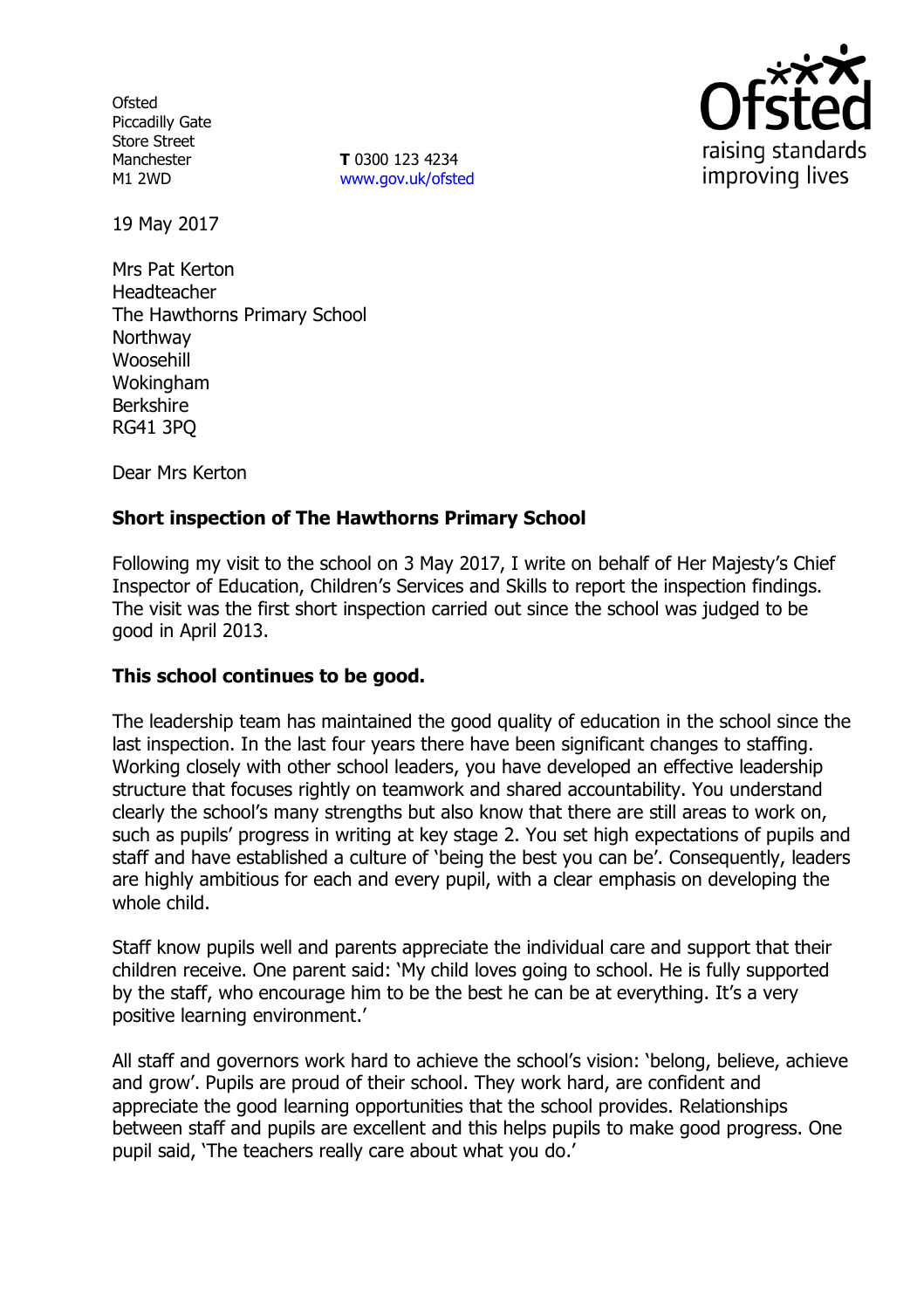

At the time of the last inspection, inspectors highlighted good teaching, outstanding behaviour and above-average attainment. These aspects remain strengths. Inspectors asked you to raise further the quality of teaching. Teachers carefully assess pupils' work and provide useful suggestions that make pupils think more deeply. As a result, pupils are clear about what they need to do to further develop their skills. Pupils are given a range of opportunities to write in different styles. However, some teachers do not have high enough expectations of the presentation of pupils' work. As a result, some pupils do not take sufficient pride in their handwriting and presentation.

In 2016, pupils' attainment in key stage 2 exceeded that seen nationally. Pupils in key stage 2 make excellent progress in reading and mathematics. Their progress in writing was slower, although in line with the national average. Since September, you have taken decisive action to address this, including introducing changes to the way you teach writing. Your swift action has ensured that pupils are now making good progress in writing.

# **Safeguarding is effective.**

The leadership team has ensured that all safeguarding arrangements are fit for purpose and records are detailed and of a high quality. Safeguarding pupils effectively is at the heart of the school's work. All parents that completed the online questionnaire stated that their child feels safe. Many parents describe the school as, 'caring', 'nurturing' and 'a close-knit community'.

Pupils have a good understanding of how to keep themselves safe in a range of situations. They demonstrate an appropriate knowledge of different types of bullying including verbal, physical and cyber bullying. Pupils can confidently explain what to do if they see something on their computer that makes them feel uneasy. All pupils feel valued and equality of opportunity is strongly promoted. Pupils agree that they feel safe in school as they are confident there is always someone to talk to if they ever have a problem.

All school staff receive timely and high-quality training to ensure that they are confident applying the school's policies and guidance in relation to child protection issues. Governors keep an effective oversight of safeguarding matters.

### **Inspection findings**

- During this inspection, we looked closely at specific aspects of the school's provision including the effectiveness of safeguarding arrangements; the progress of particular groups in writing, including the most able and disadvantaged pupils; and how well leaders have ensured that the school has continued to improve pupils' progress in reading, writing and mathematics.
- The school is rightly focusing on further raising pupils' achievement in writing. In 2016, the proportion of pupils who made expected progress was in line with the national average. Leaders have reorganised the school's writing curriculum so that it securely meets the higher expectations that are required. As a result, standards are rising.